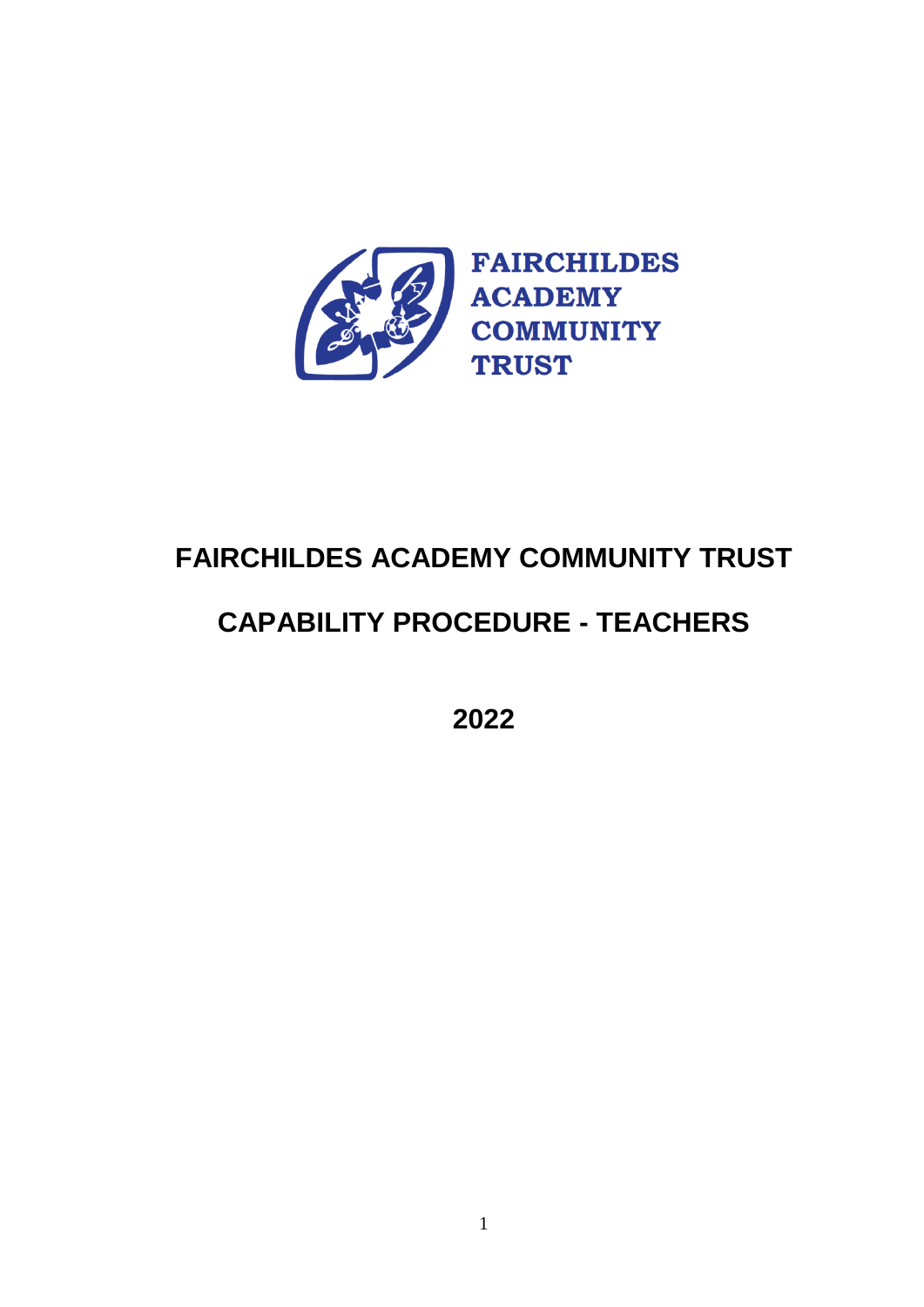## **CAPABILITY PROCEDURE - TEACHERS**

## **CONTENTS**

| 3. Monitoring and review period following a formal capability meeting 5 |  |
|-------------------------------------------------------------------------|--|
|                                                                         |  |
|                                                                         |  |
|                                                                         |  |
|                                                                         |  |
|                                                                         |  |
|                                                                         |  |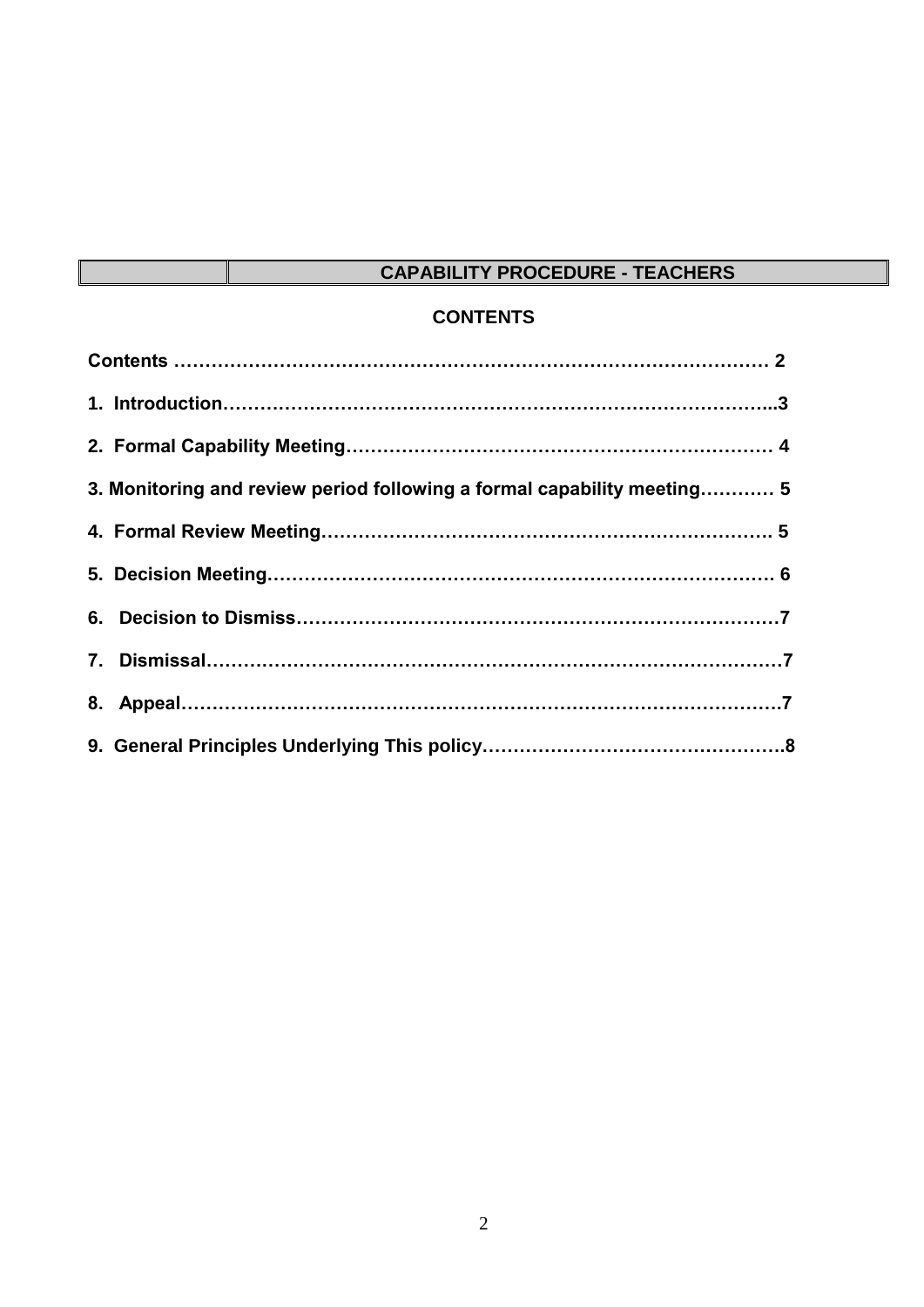## **1. Introduction**

1.2 It is part of the normal day to day responsibilities of management to inform staff of concerns about standards of performance and where these are not speedily resolved they should be addressed via the appraisal process. The capability procedure applies to teachers, head teachers, head of schools and non-teaching staff, about whose performance there are serious concerns that the appraisal process has been unable to address or due to long-term absence. It applies after support has been offered as part of that process.

In normal circumstances a meeting will have previously been held under the appraisal process when the headteacher is advised that progress in addressing concerns has not been sufficient and that performance will be managed under capability.

Where improvement in the attendance is not achieved or maintained then formal action under capability procedure should be considered.

1.3 A member of staff has a right to be accompanied by an accredited worker's companion (i.e. Trade Union representative) or a work colleague, at all formal stages of this procedure. They should be informed of this right, be given advance notice of such meetings and given reasonable time to contact a representative. If the employee's chosen companion is not available at the time fixed for the meeting, it should be rescheduled to accommodate the availability of the companion, as long as a reasonable alternative date is offered which is within 5 working days of the originally proposed date.

Employees may not be represented by a person who may prejudice the fairness of the capability process or who may have a conflict of interests.

1.4 Schools should seek support from their HR Provider when following this procedure.

1.5 Where the employee asserts that the capability proceedings being undertaken is unlawfully discriminatory or is motivated by reasons other than addressing poor performance, the employee can raise a complaint. If the employee raises this complaint in writing at any stage before the appeal stage of a dismissal, this can be dealt with as part of the capability procedure. If the employee raises the complaint only after the capability procedure has finished and it is on substantial new grounds, then it will be necessary for the employee grievance procedure to be completed in full.

The submission of a complaint by an employee during capability proceedings will not normally prevent the continuation of the capability process. Where appropriate, a complaint related to the capability proceedings should be dealt with as part of the capability process and not pursued through the employee grievance procedure.

1.6 Seven working days' notice will be given of all formal meetings in this process (formal capability meeting, para 2, formal review meeting, para 4, decision meeting, para 5 and appeals, para 8).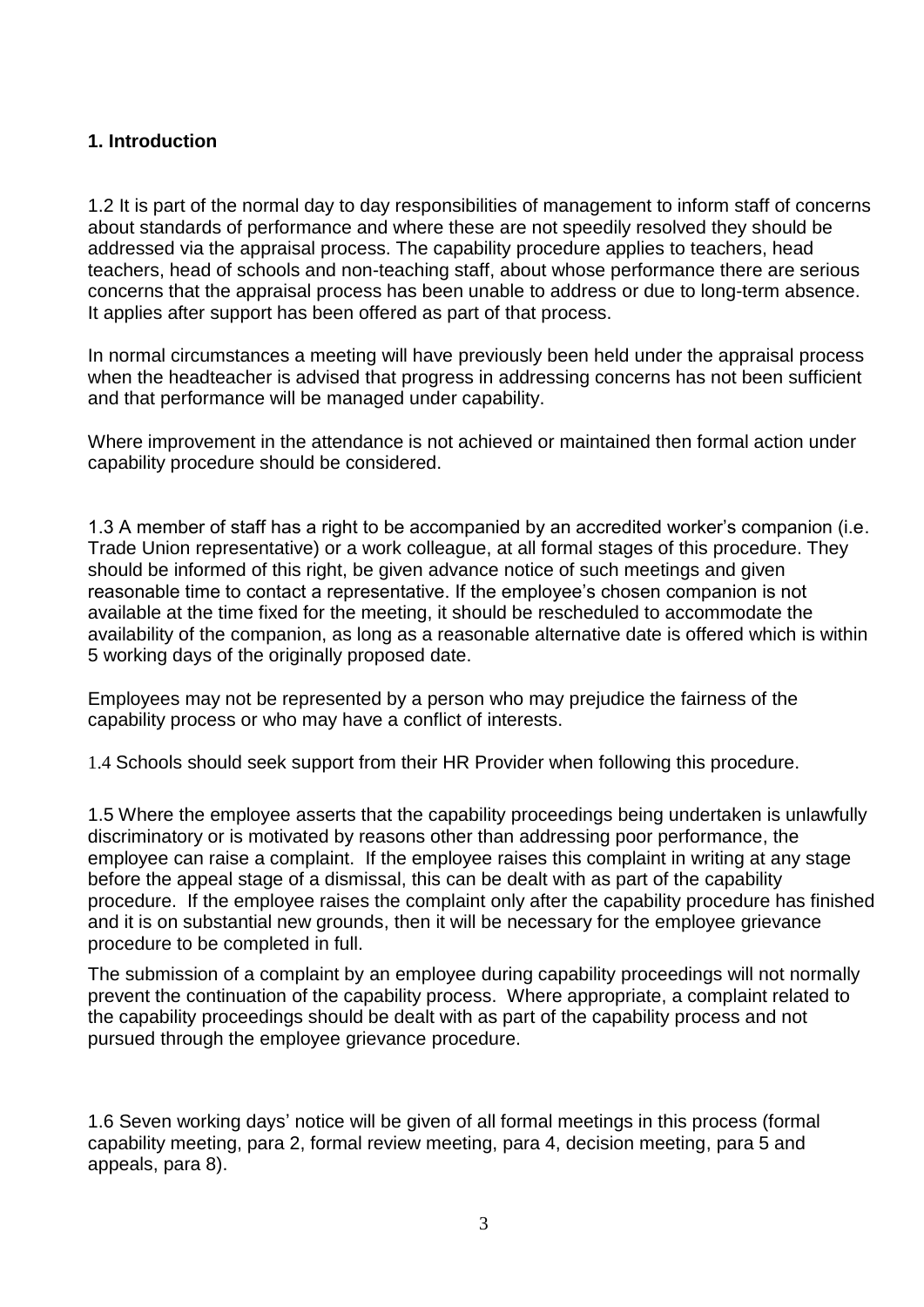This notice will be in writing and the employee will be given:

- The time, date and venue for the meeting
- The reason for the meeting, including an outline of concerns about performance and possible consequences as well as a summary of any action taken to date
- Copies of any documentation to be relied on at the meeting
- Notification of the right to be represented by a work colleague or trade union representative
- The opportunity to submit any relevant documents that he/she intends to rely on (these must be provided 3 working days prior to the formal meeting)

If the employee's chosen companion is not available at the time fixed for the meeting, it should be rescheduled to accommodate the availability of the companion, as long as a reasonable alternative date is offered which is within 5 working days of the originally proposed date.

## **2. Formal capability meeting**

2.1 This meeting is intended to examine the facts. It will be conducted by the executive headteacher (for head teacher capability meetings) or head teacher (for other teachers)*.* The meeting allows the employee to respond to concerns about their performance and to make any relevant representations. This may provide new information or a different context to the information/evidence already collected.

The person conducting the meeting could conclude that:

- there are insufficient grounds for pursuing the capability issue and that it would be more appropriate to continue to address the remaining concerns. In such cases, the capability procedure will not proceed
- A first written warning should be issued
- In exceptional circumstances a final written warning should be issued. This is likely to occur if:
	- the education or welfare of pupils is in jeopardy
	- there are serious leadership weaknesses
	- in circumstances where an individual's performance had been managed under the capability procedure in the previous 12 months and concerns about the standard of performance re emerge

The person conducting the meeting may also adjourn the meeting, for example, if they decide that further investigation is needed, or that more time is needed in which to consider any additional information.

2.2 During the meeting, or any other meeting which could lead to a formal written warning being issued, the person conducting the meeting will:

- identify the professional shortcomings, for example which of the standards expected of employees are not being met;
- give clear guidance on the improved standard of performance needed to ensure that the teacher can be removed from formal capability procedures (this may include the setting of new objectives focused on the specific weaknesses that need to be addressed, any success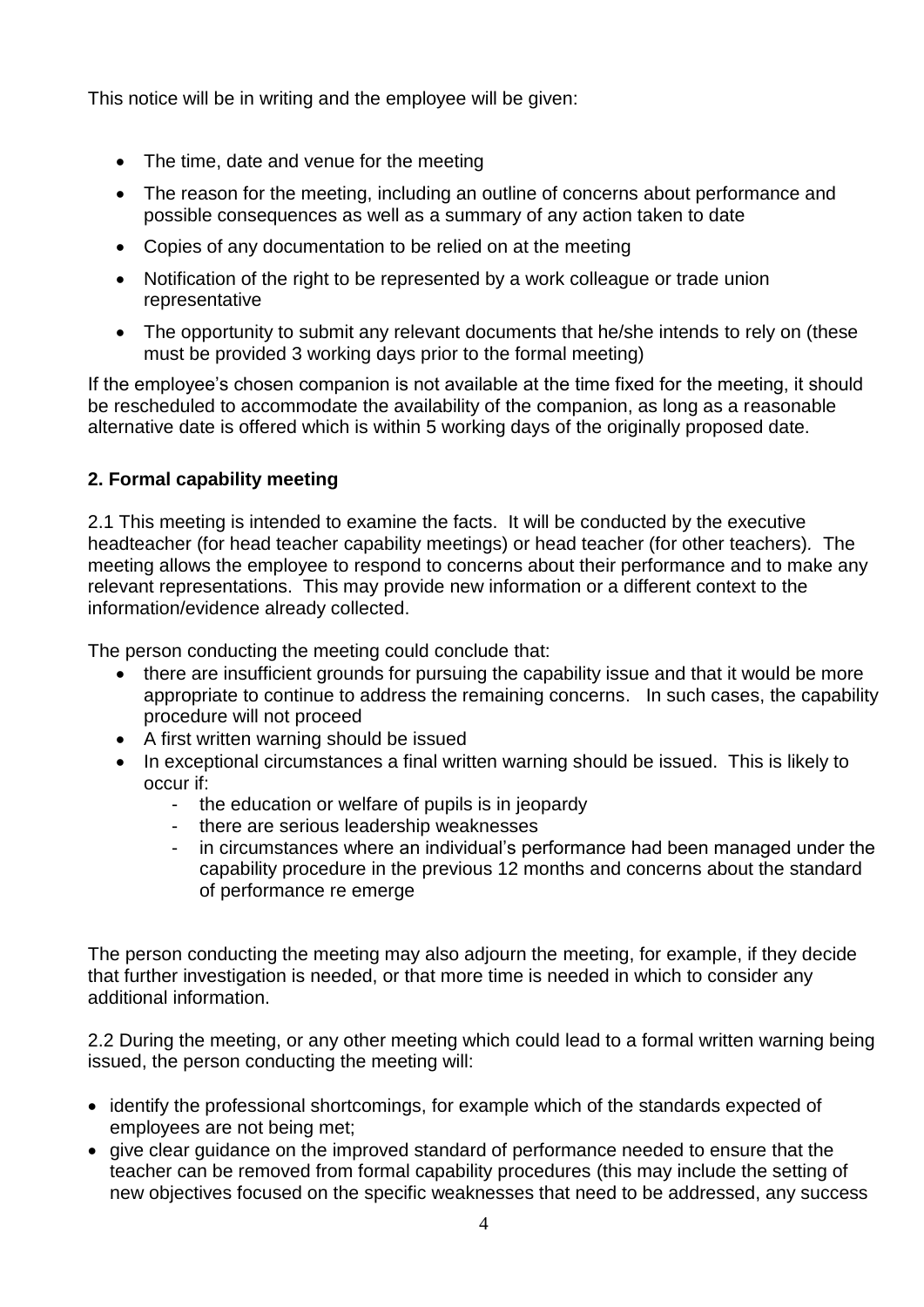criteria that might be appropriate and the evidence that will be used to assess whether or not the necessary improvement has been made);

- discuss the most effective way of supporting the teacher to improve their performance taking into account the views of the teacher and where possible agree on the support that will be available;
- set out the timetable for improvement and explain how performance will be monitored and reviewed. The timetable will depend on the circumstances of the individual case but in straightforward cases could be up to ten weeks.It is for the school to determine the set period. It should be reasonable and proportionate, but not excessively long, and should provide sufficient opportunity for an improvement to take place. In cases where the education or welfare of pupils is in jeopardy or there are significant leadership weaknesses, the period for improvement will be up to four weeks.
- warn the teacher formally that failure to improve within the set period could lead to dismissal.

2.3 Notes will be taken of formal meetings and a copy sent to the member of staff.

2.4 Where a warning is issued, the teacher/headteacher will be informed in writing within 7 working days of the matters covered in the bullet points above and given information about the timing and handling of the review stage. Where a final warning is issued, the member of staff will be informed in writing that failure to achieve an acceptable standard of performance (within the set timescale), may result in dismissal.

2.5 The teacher may appeal against a first or final written warning within 10 working days of receiving the warning by writing to the Chair of Governors. (Further details about the appeals process may be found in paragraph 8) The Headteacher may appeal against a first or final written warning within 10 working days of receiving the warning by writing to the Chair of the trust.

## **3. Monitoring and review period following a formal capability meeting**

3.1 A performance monitoring and review period will follow the formal capability meeting. Formal monitoring, evaluation, guidance and support will continue during this period. At the end of the review period, there will be a formal meeting as follows:

3.2 Where the employee has been issued with a first written warning they will be invited to a formal review meeting. (see paragraph 4)

3.3 Where the employee has been issued with a final written warning they will be invited to a decision meeting (see paragraph 5)

#### **4. Formal review meeting**

4.1 The meeting will be conducted by the Executive Headteacher (for head teacher capability meetings) or head teacher (for other teachers)*.* 

4.2 If the person conducting the meeting is satisfied that the teacher/headteacher has made sufficient improvement, the capability procedure will cease and the appraisal process will restart.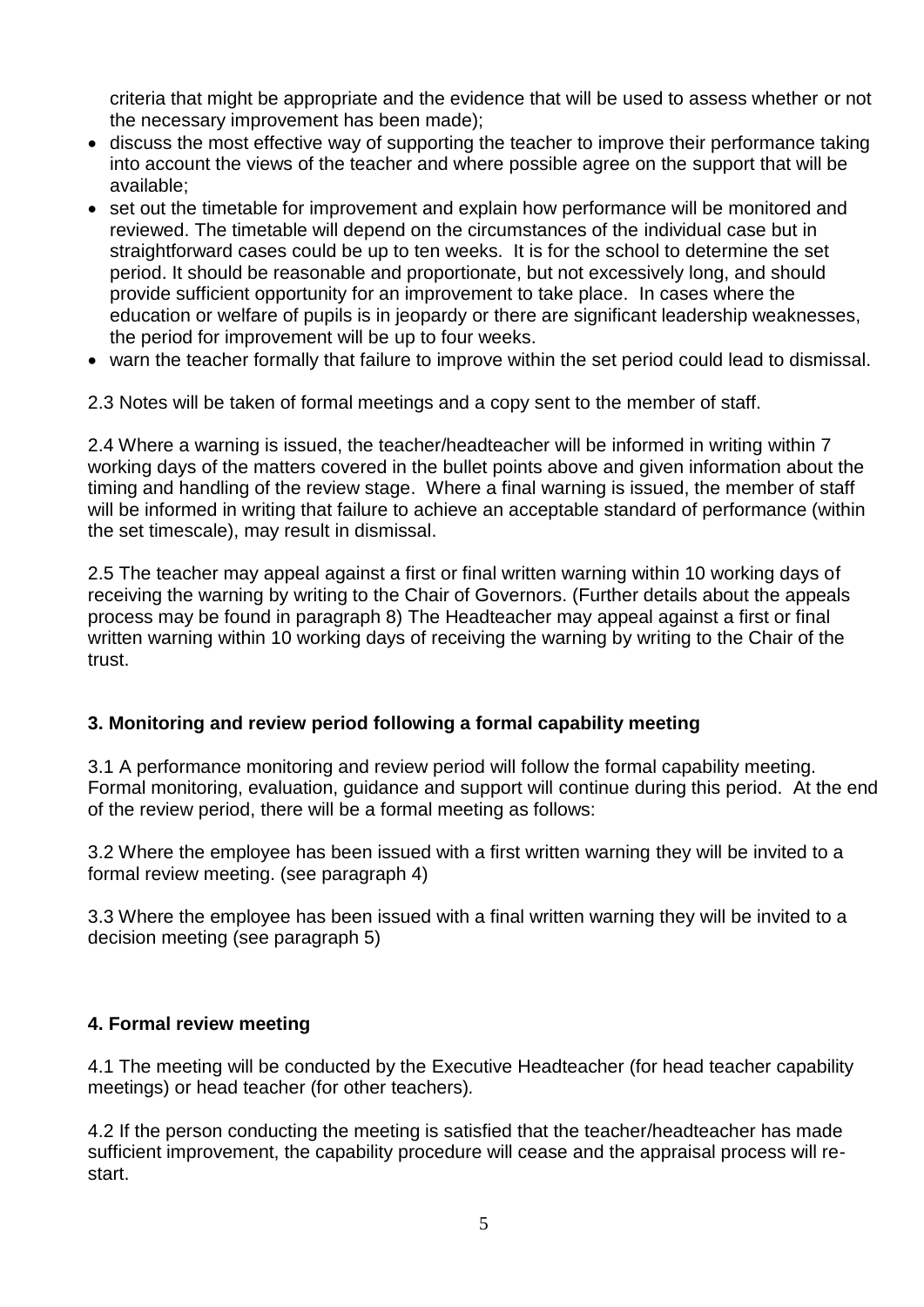4.3 In other cases:

- If some progress has been made and there is confidence that more is likely, it may be appropriate to extend the monitoring and review period;
- If no, or insufficient improvement has been made during the monitoring and review period, the teacher/headteacher will receive a final written warning.

4.4 As before, notes will be taken of formal meetings and a copy sent to the member of staff.

4.5 Where a final warning is issued the member of staff will be informed within 7 working days of the meeting. The final warning will mirror any previous warnings that have been issued. The member of staff will be informed in writing that failure to achieve an acceptable standard of performance (within the set timescale), may result in dismissal and given information about the handling of the further monitoring and review period including the timescale for the review period which will be no longer than 4 weeks.

4.6 The teacher/Headteacher may appeal against a first or final written warning within 10 working days of receiving the warning by writing to the Chair of Governors/Chair of the Trust

## **5. Decision meeting**

5.1 A decision meeting will be held at the end of the monitoring and review period after a final written warning has been issued. It will be conducted by the appropriate panel/committee of the governing body/Trust

5.2 If an acceptable standard of performance has been achieved during the further monitoring and review period, the capability procedure will end and the appraisal process will re-start. If, during the following 12 months, concerns about the standard of performance re emerge, then they will be dealt with under the final stage of this procedure.

5.3 If performance remains unsatisfactory, a decision, or recommendation to the Governing Body/Trust will be made that the teacher/headteacher should be dismissed or required to cease working at the school. The teacher/Headteacher will be entitled to his/her normal notice period.

5.4 The teacher/headteacher will be informed in writing within 7 working days of the reasons for the dismissal and the date on which the employment contract will end

5.5 The teacher/headteacher may appeal against the decision to dismiss within 10 working days of receiving the above letter by writing to the Chair of Governors/Chair of Trust (Further details about the appeals process may be found in paragraph 8)

5.6 In cases where the performance issues relate to leadership rather than to classroom teaching, consideration will be given to demotion. In these situations, salary safeguarding will not apply. The same process described in paras 5.1 – 5.6 should be followed at the decision meeting.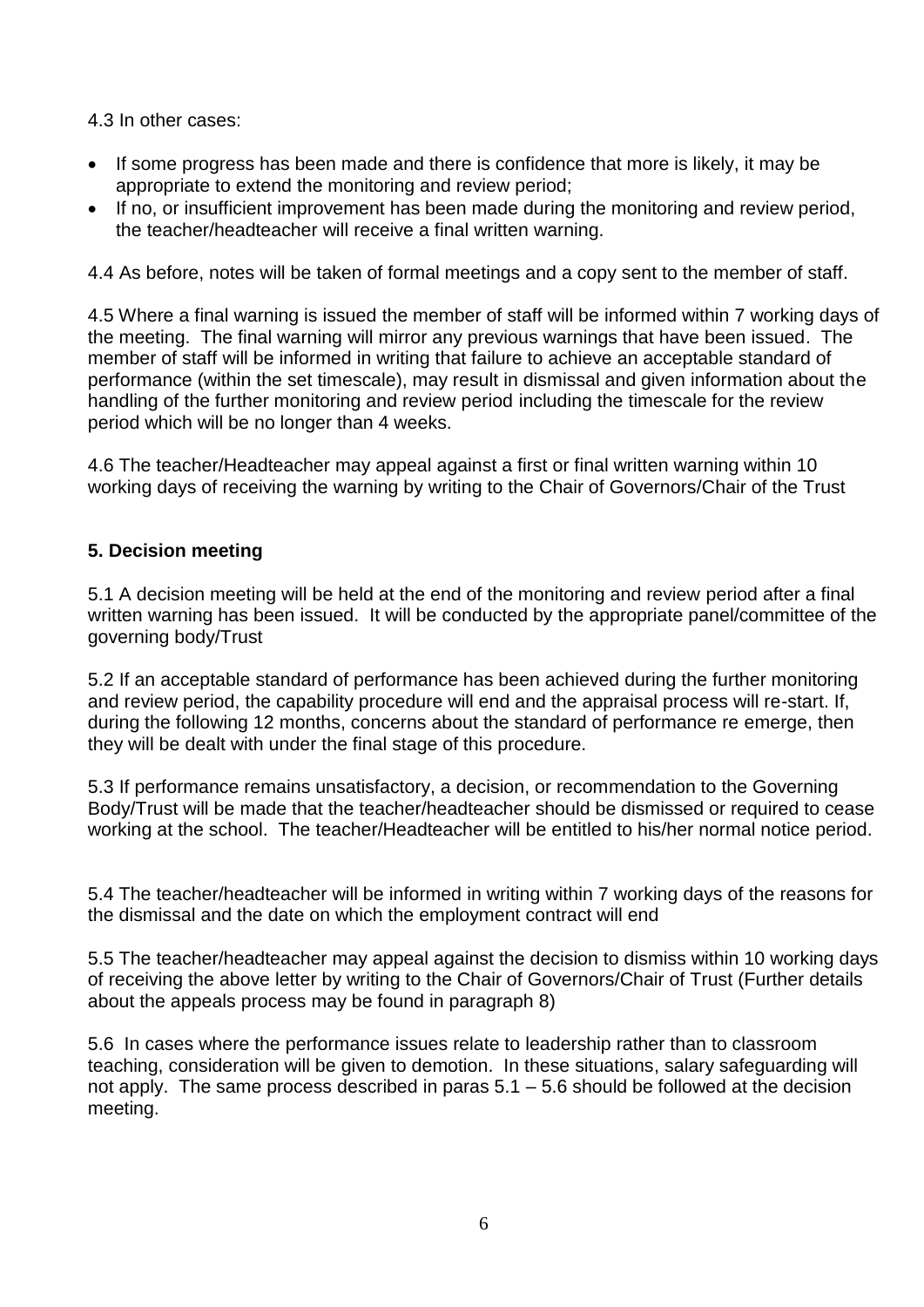### **6. Decision to dismiss**

The power to dismiss staff in this school rests with the Governing Body/Trust

## **7. Dismissal**

Once the decision to dismiss has been taken, the Governing Body/Trust will dismiss the teacher with notice

## **8. Appeal**

A teacher may appeal against any formal warning or dismissal decision on the following grounds:

a) the proper procedure was not followed in which case the appeal panel will consider whether this materially affected the decision

b) the decision reached was unreasonable given the information provided

c) new evidence, which as not reasonably available at the time, has become available

If a teacher wishes to appeal they should do so by writing to the Chair of Governors within ten working days of receiving the decision, setting out at the same time the grounds for appeal. Appeals will be heard without unreasonable delay and, where possible, at an agreed time and place. The same arrangements for notification and right to be accompanied by a companion will apply as with formal capability and review meetings and, as with other formal meetings, notes will be taken and a copy sent to the teacher. If the employee's chosen companion is not available at the time fixed for the meeting, it should be rescheduled to accommodate the availability of the companion, as long as a reasonable alternative date is offered which is within 5 working days of the originally proposed date.

The appeal will be dealt with impartially and, wherever possible, by managers or governors who have not previously been involved in the case.

The teacher will be informed in writing of the results of the appeal hearing as soon as possible.

The arrangements for an appeal hearing at the earlier stages of this process will not delay meetings that are required to monitor and review performance and the timescales that have been set for improvement.